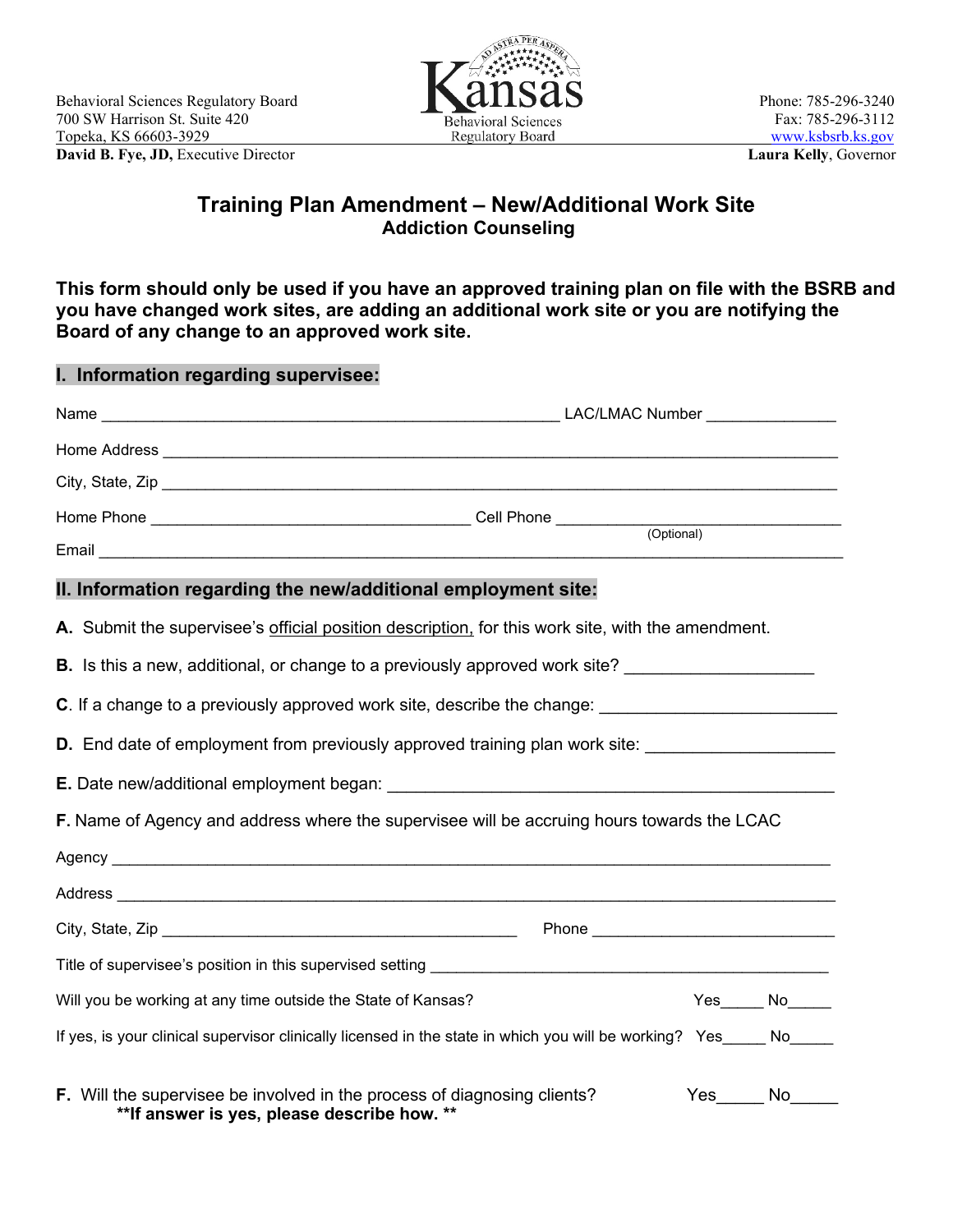**G.** Will the supervisee, under the direction of the supervisor, be providing psychotherapy to the clients?<br>\*\***If answer is yes, please describe how.** Yes No \*\*If answer is yes, please describe how.

## **III. Information regarding supervisor:**

- **A.** Name of your clinical supervisor: \_\_\_\_\_\_\_\_\_\_\_\_\_\_\_\_\_\_\_\_\_\_\_\_\_\_\_\_\_\_\_\_\_\_\_\_\_\_\_\_\_\_\_\_\_\_\_\_\_\_\_\_\_\_\_
- **B.** Clinical supervisor contact info (email and phone)
- **B.** Is this a previously approved supervisor for your clinical training plan? Yes No

 **If "NO,"** you will also need to complete the Training Plan Amendment form for a new supervisor.

## *Answer the following questions on a separate sheet of paper:*

- **1.** Will the supervisee be using the DSM-5 in diagnosing clients?
- **2.** Please list some specific diagnoses the supervisee is expected to treat.
- **3.** What are the anticipated types of clients to whom the supervisee will be providing services?
- **4.** What services will the supervisee be providing to clients?
- **5.** What are some theories of psychotherapy the supervisee plans to use in treating clients?
- **6.** Describe the plan for notifying the clients that the supervisee is practicing under supervision, the limits of confidentiality under supervision, and the name and contact information for the supervisor.
- **7.** Please provide any additional changes on a separate sheet of paper.

## **V. Supervisor's and Supervisee's Attestation**

We, the undersigned supervisee and supervisor, acknowledge that we have both read and agree to all aspects of this amended training plan, and have read and understand the post graduate supervised work experience requirements set forth in regulations. We attest, to the best of our knowledge, that this plan meets the training requirements as outlined in statute and regulation, including the requirements for the provision of psychotherapy and assessment as well as the required supervision. We also attest that the forgoing information constitutes an accurate and honest description of the duties to be performed by the supervisee.

Additionally, the supervisee hereby gives consent to the supervisor to discuss supervision or performance issues with the supervisee's clients, other professionals in the practice setting, the Board, or any other individual to whom either is professionally accountable.

|  | Signature of Supervisor |
|--|-------------------------|
|  |                         |

**You should receive a written response regarding your clinical training plan amendment from the board office within 30 days. If you have not received a response within 30 days from submission, please contact the board office.**